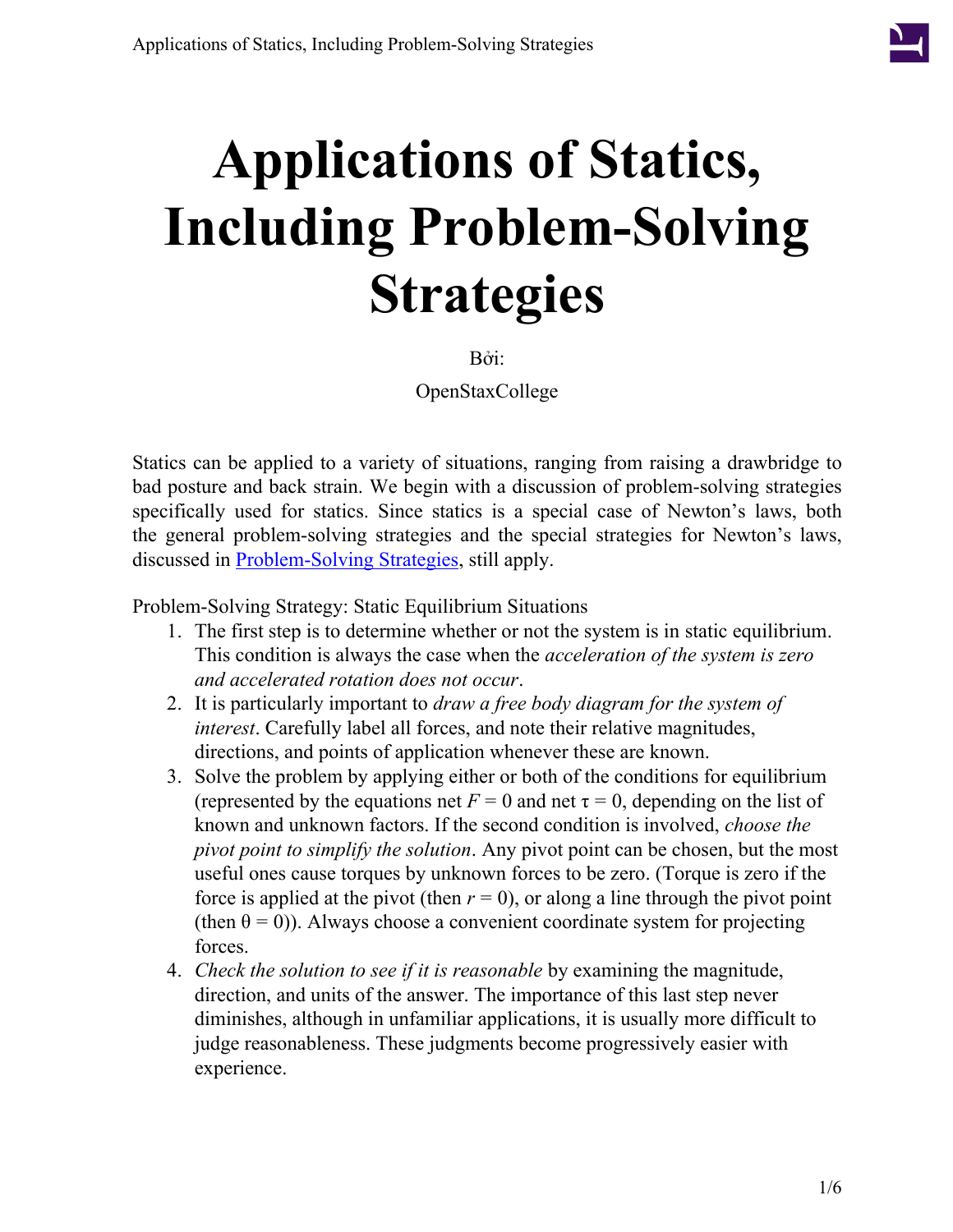Now let us apply this problem-solving strategy for the pole vaulter shown in the three figures below. The pole is uniform and has a mass of 5.00 kg. In [\[link\]](#page-1-0), the pole's cg lies halfway between the vaulter's hands. It seems reasonable that the force exerted by each hand is equal to half the weight of the pole, or 24.5 N. This obviously satisfies the first condition for equilibrium (net  $F = 0$ ). The second condition (net 1 children in msub = 0) is also satisfied, as we can see by choosing the cg to be the pivot point. The weight exerts no torque about a pivot point located at the cg, since it is applied at that point and its lever arm is zero. The equal forces exerted by the hands are equidistant from the chosen pivot, and so they exert equal and opposite torques. Similar arguments hold for other systems where supporting forces are exerted symmetrically about the cg. For example, the four legs of a uniform table each support one-fourth of its weight.

In <u>[\[link\]](#page-1-0)</u>, a pole vaulter holding a pole with its cg halfway between his hands is shown. Each hand exerts a force equal to half the weight of the pole,  $F_R = F_L = w/2$ . (b) The pole vaulter moves the pole to his left, and the forces that the hands exert are no longer equal. See  $\overline{\text{link}}$ . If the pole is held with its cg to the left of the person, then he must push down with his right hand and up with his left. The forces he exerts are larger here because they are in opposite directions and the cg is at a long distance from either hand.

<span id="page-1-0"></span>Similar observations can be made using a meter stick held at different locations along its length.



*A pole vaulter holds a pole horizontally with both hands.*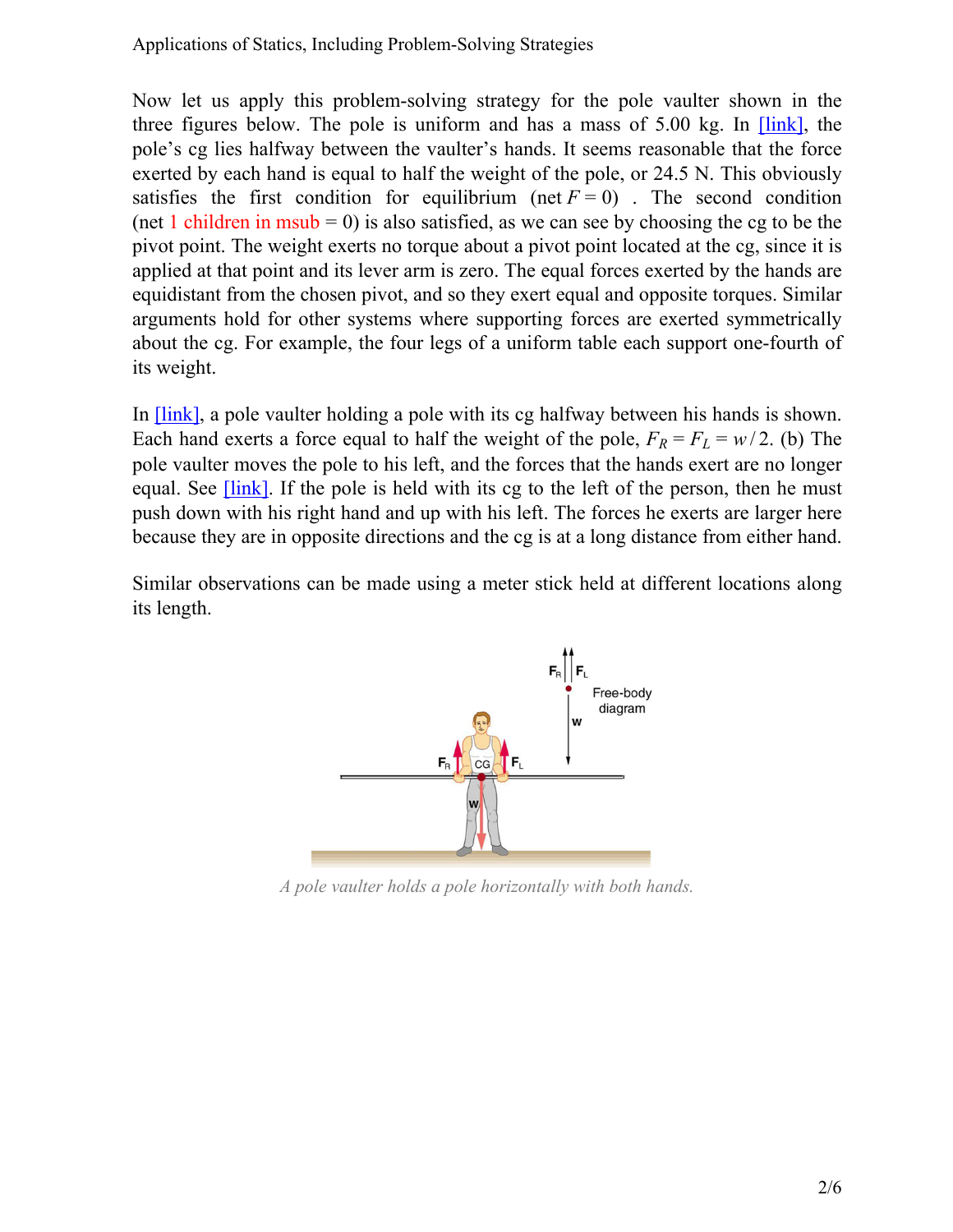Applications of Statics, Including Problem-Solving Strategies



<span id="page-2-0"></span>*A pole vaulter is holding a pole horizontally with both hands. The center of gravity is near his right hand.*



*A pole vaulter is holding a pole horizontally with both hands. The center of gravity is to the left side of the vaulter.*

If the pole vaulter holds the pole as shown in  $[\text{link}]$ , the situation is not as simple. The total force he exerts is still equal to the weight of the pole, but it is not evenly divided between his hands. (If  $F_L = F_R$ , then the torques about the cg would not be equal since the lever arms are different.) Logically, the right hand should support more weight, since it is closer to the cg. In fact, if the right hand is moved directly under the cg, it will support all the weight. This situation is exactly analogous to two people carrying a load; the one closer to the cg carries more of its weight. Finding the forces  $F_L$  and  $F_R$  is straightforward, as the next example shows.

If the pole vaulter holds the pole from near the end of the pole ( $\text{[link]}$ ), the direction of the force applied by the right hand of the vaulter reverses its direction.

What Force Is Needed to Support a Weight Held Near Its CG?

For the situation shown in  $\boxed{\text{link}}$ , calculate: (a)  $F_R$ , the force exerted by the right hand, and (b)  $F_L$ , the force exerted by the left hand. The hands are 0.900 m apart, and the cg of the pole is 0.600 m from the left hand.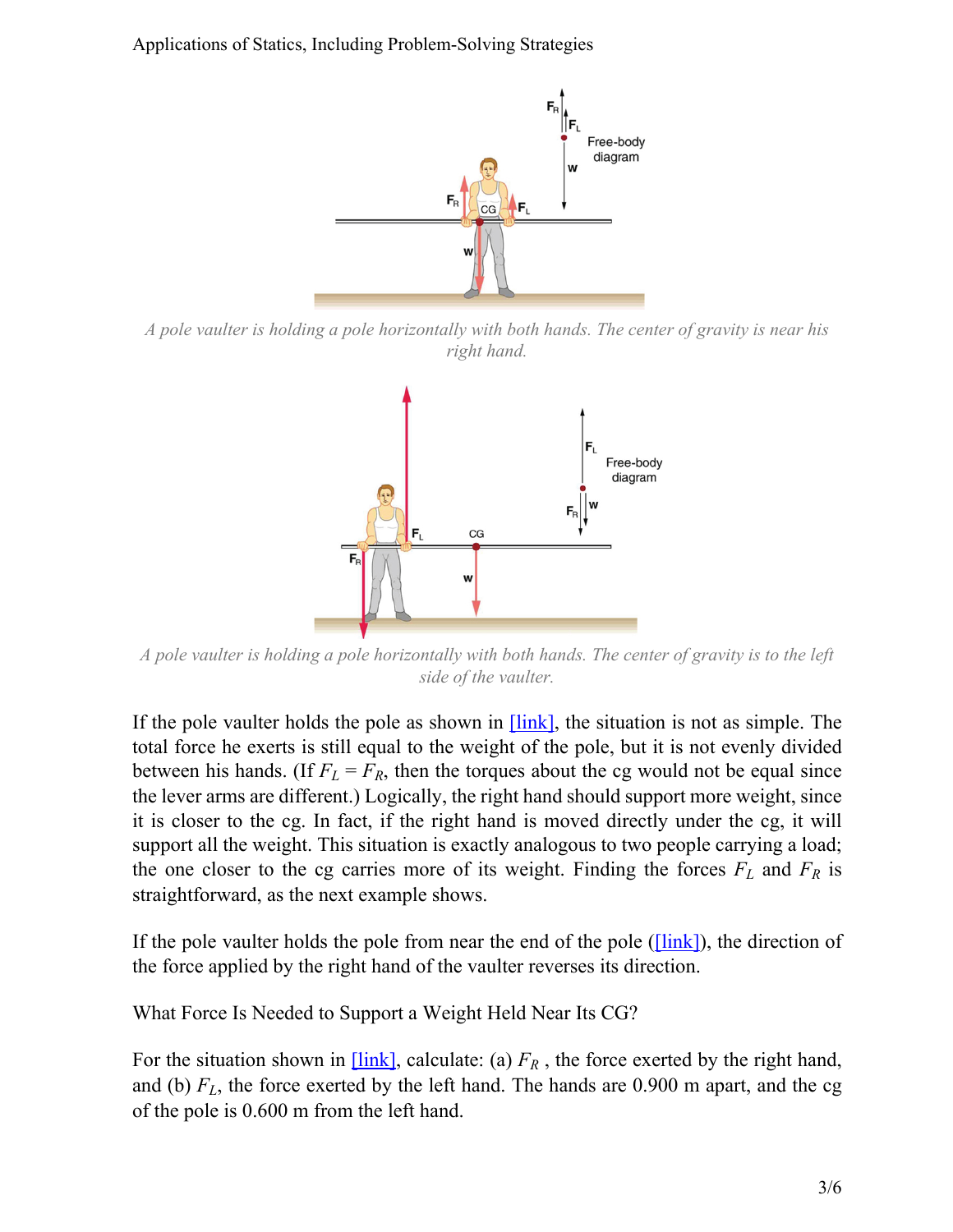Applications of Statics, Including Problem-Solving Strategies

### **Strategy**

[\[link\]](#page-1-0) includes a free body diagram for the pole, the system of interest. There is not enough information to use the first condition for equilibrium (net  $F = 0$ ), since two of the three forces are unknown and the hand forces cannot be assumed to be equal in this case. There is enough information to use the second condition for equilibrium (net  $\tau = 0$ ) if the pivot point is chosen to be at either hand, thereby making the torque from that hand zero. We choose to locate the pivot at the left hand in this part of the problem, to eliminate the torque from the left hand.

#### **Solution for (a)**

There are now only two nonzero torques, those from the gravitational force  $(\tau_w)$  and from the push or pull of the right hand  $(\tau_R)$ . Stating the second condition in terms of clockwise and counterclockwise torques,

net  $\tau_{\text{cw}} = -\text{net } \tau_{\text{ccw}}$ .

or the algebraic sum of the torques is zero.

Here this is

 $\tau_R = -\tau_w$ 

since the weight of the pole creates a counterclockwise torque and the right hand counters with a clockwise toque. Using the definition of torque,  $\tau = rF \sin \theta$ , noting that  $\theta = 90^\circ$ , and substituting known values, we obtain

$$
(0.900 \text{ m})(F_R) = (0.600 \text{ m})(mg).
$$

Thus,

$$
F_R = (0.667)(5.00 \text{ kg})(9.80 \text{ m/s}^2)
$$
  
= 32.7 N.

#### **Solution for (b)**

The first condition for equilibrium is based on the free body diagram in the figure. This implies that by Newton's second law:

 $F_L + F_R - mg = 0$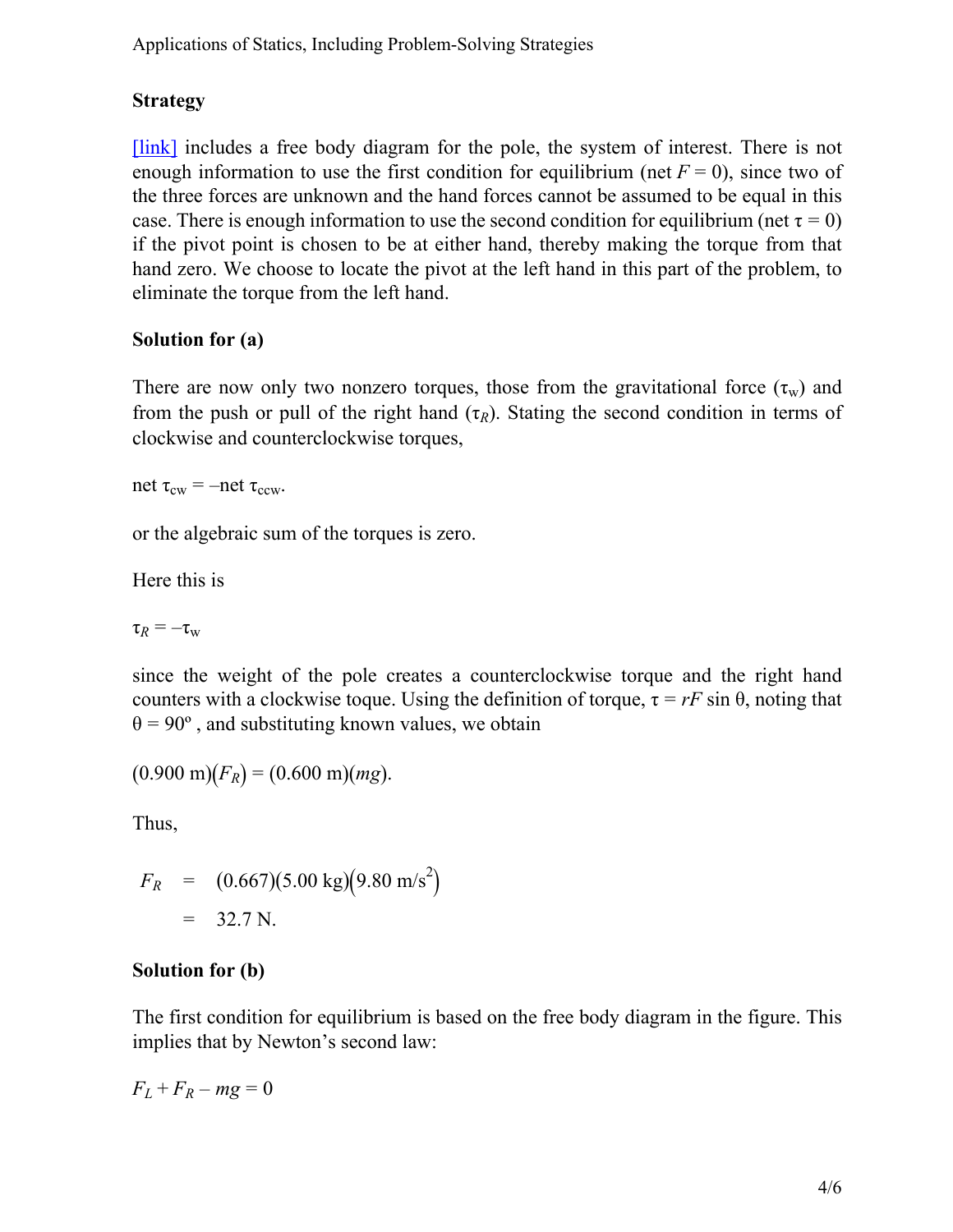From this we can conclude:

$$
F_L + F_R = w = mg
$$

Solving for *FL*, we obtain

$$
F_L = mg - F_R
$$
  
= mg - 32.7 N  
= (5.00 kg)(9.80 m/s<sup>2</sup>) - 32.7 N  
= 16.3 N

#### **Discussion**

 $F_L$  is seen to be exactly half of  $F_R$ , as we might have guessed, since  $F_L$  is applied twice as far from the cg as *FR*.

If the pole vaulter holds the pole as he might at the start of a run, shown in  $[\text{link}]$ , the forces change again. Both are considerably greater, and one force reverses direction.

Take-Home Experiment

This is an experiment to perform while standing in a bus or a train. Stand facing sideways. How do you move your body to readjust the distribution of your mass as the bus accelerates and decelerates? Now stand facing forward. How do you move your body to readjust the distribution of your mass as the bus accelerates and decelerates? Why is it easier and safer to stand facing sideways rather than forward? Note: For your safety (and those around you), make sure you are holding onto something while you carry out this activity!

PhET Explorations: Balancing Act

Play with objects on a teeter totter to learn about balance. Test what you've learned by trying the Balance Challenge game.



*[Balancing Act](http://phet.colorado.edu/en/simulation/balancing-act)*